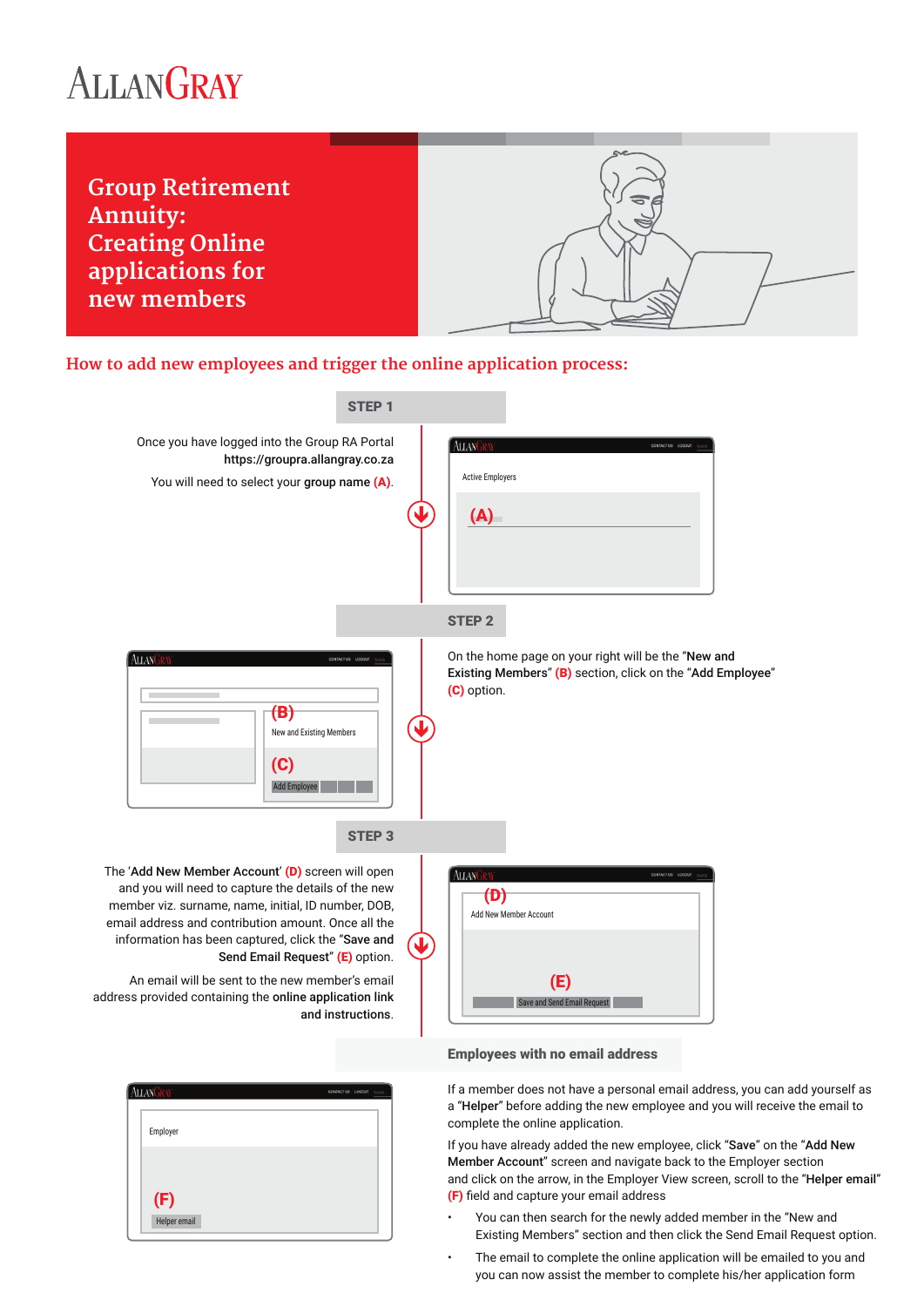### **Member online process**



Signed application confirmation

South African bar coded ID or valid passport